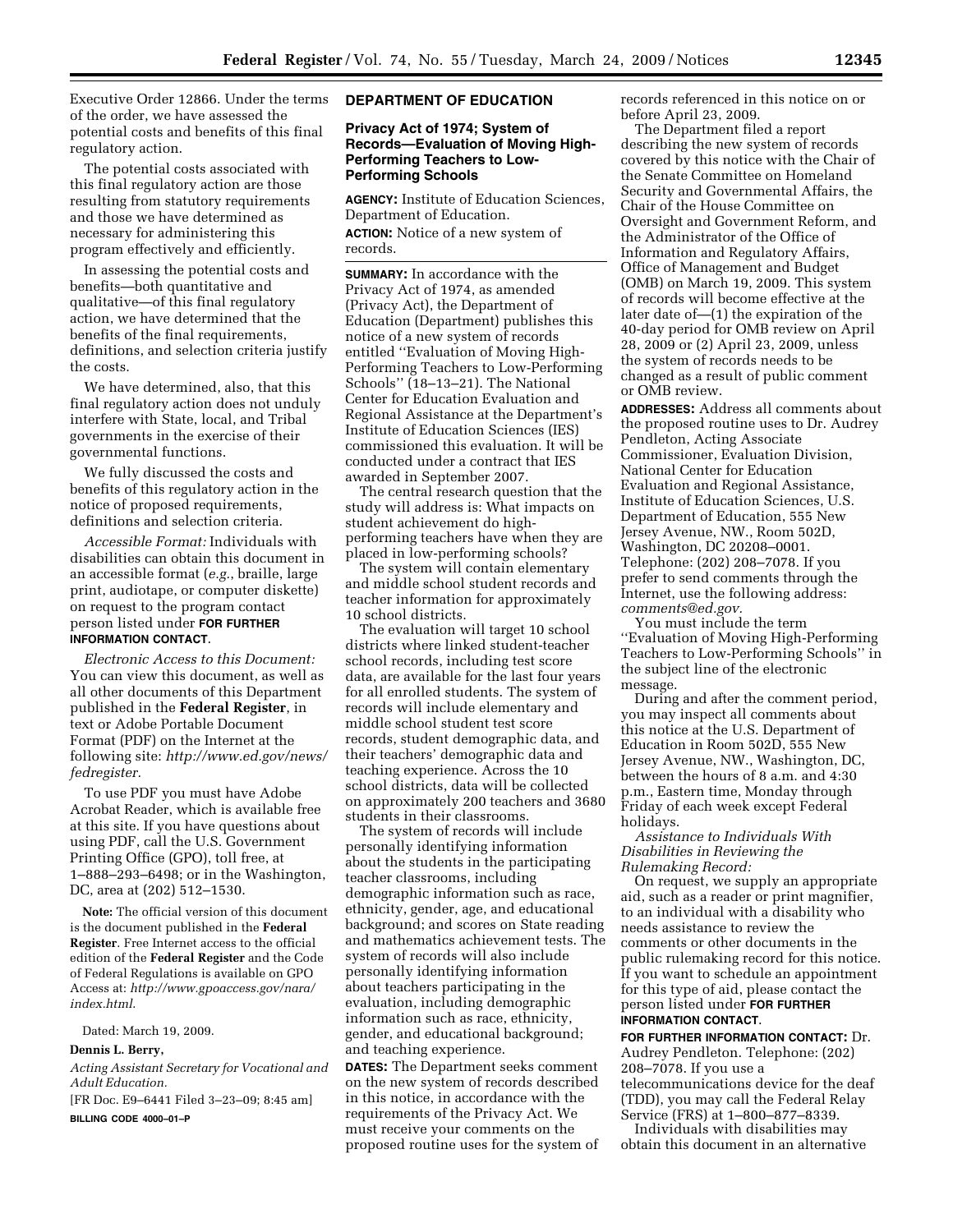format (*e.g.*, braille, large print, audiotape, or computer diskette) on request to the contact person listed in this paragraph.

# **SUPPLEMENTARY INFORMATION:**

## **Introduction**

The Privacy Act (5 U.S.C. 552a) requires the Department to publish in the **Federal Register** this notice of a new system of records maintained by the Department. The Department's regulations implementing the Privacy Act are contained in part 5b of title 34 of the Code of Federal Regulations (CFR).

The Privacy Act applies to information about individuals that contains individually identifying information and that is retrieved by a unique identifier associated with each individual, such as a name or social security number. The information about each individual is called a ''record,'' and the system, whether manual or computer-based, is called a ''system of records.''

The Privacy Act requires each agency to publish a notice of a system of records in the **Federal Register** and to prepare and send a report to OMB whenever the agency publishes a new system of records. Each agency is also required to send copies of the report to the Chair of the Senate Committee on Homeland Security and Governmental Affairs and the Chair of the House Committee on Oversight and Government Reform. These reports are inc1uded to permit an evaluation of the probable effect of the proposal on the privacy rights of individuals.

## **Electronic Access to This Document**

You may view this document, as well as all other documents of this Department published in the **Federal Register**, in text or Adobe Portable Document Format (PDF) on the Internet at the following site: *http://www.ed.gov/ news/fedregister/index.html.* 

To use PDF you must have Adobe Acrobat Reader, which is available free at this site. If you have questions about using PDF, call the U.S. Government Printing Office (GPO), toll free, at 1– 888–293–6498; or in the Washington, DC, area at (202) 512–1530.

**Note:** The official version of this document is the document published in the **Federal Register**. Free Internet access to the official edition of the **Federal Register** and the Code of Federal Regulations is available on GPO Access at: *http://www.gpoaccess.gov/nara/ index.html.* 

#### Dated: March 19, 2009.

**Sue Betka,** 

*Acting Director, Institute of Education Sciences.* 

For the reasons discussed in the preamble, the Director of the Institute of Education Sciences, U.S. Department of Education, publishes a notice of a new system of records to read as follows:

## **18–13–21**

# **SYSTEM NAME:**

Evaluation of Moving High-Performing Teachers to Low-Performing Schools.

## **SECURITY CLASSIFICATION:**

None.

# **SYSTEM LOCATION:**

(1) Evaluation Division, National Center for Education Evaluation and Regional Assistance, Institute of Education Sciences (IES), U.S. Department of Education, 555 New Jersey Avenue, NW., Room 502E, Washington, DC 20208–0001.

(2) Mathematica Policy Research, Inc., 600 Maryland Avenue, SW., Suite 550, Washington, DC 20024–2512 (contractor).

(3) Optimal Solutions Group, 8100 Professional Place, Suite 312, Hyattsville, MD 20785–2229 (subcontractor).

(4) The New Teacher Project, 186 Joralemon Street, Suite 300, Brooklyn, NY 11201–4326 (subcontractor).

## **CATEGORIES OF INDIVIDUALS COVERED BY THE SYSTEM:**

This system contains records on elementary and middle school students and teachers in approximately 10 school districts participating in an evaluation of the impact on improving student achievement of placing high-performing teachers in low-performing schools. In these 10 school districts, data will be collected on approximately 200 teachers and 3680 students in their classrooms.

## **CATEGORIES OF RECORDS IN THE SYSTEM:**

The evaluation will contain information about 10 school districts where linked student-teacher school records, including test score data, are available for the last four years for all enrolled students. The system of records will include personally identifying information about elementary and middle school students participating in the evaluation, including demographic information such as race, ethnicity, gender, age, educational background, English language proficiency, disability status, eligibility for school lunch programs and mobility status; and scores on State reading and mathematics

achievement tests. The system of records will also include personally identifying information about teachers participating in the evaluation, including demographic information such as race, ethnicity, and educational background; and teaching experience.

## **AUTHORITY FOR MAINTENANCE OF THE SYSTEM:**

The evaluation is authorized under: (1) Sections 171(b) and 173 of the Education Sciences Reform Act of 2002 (ESRA) (20 U.S.C. 9561(b) and 9563); and (2) section 9601(a) of the Elementary and Secondary Education Act of 1965 (ESEA), as amended by the No Child Left Behind Act of 2001 (NCLB) (20 U.S.C. 7941(a)). The grant programs that are the subject of this evaluation are authorized under Part A of Title II of the ESEA, as amended by the NCLB (20 U.S.C. 6601–51).

#### **PURPOSE(S):**

The central purpose and reason why the Department is establishing this system of records is to evaluate the impact on improving student achievement of high-performing teachers who are placed in lowperforming schools. We seek to study the following additional research questions that are important for policymaking:

(1) What is the overlap between highperforming teachers and low-performing schools? In other words, how serious is the unequal distribution of teacher talent?

(2) How responsive to incentives are high-performing teachers?

(3) What factors influence career decisions of high-performing teachers?

(4) Who fills teaching vacancies in low-performing schools in the absence of incentives for high-performing teachers to move to low-performing schools?

## **ROUTINE USES OF RECORDS MAINTAINED IN THE SYSTEM, INCLUDING CATEGORIES OF USERS AND THE PURPOSES OF SUCH USES:**

The Department of Education (Department) may disclose information contained in a record in this system of records under the routine uses listed in this system of records without the consent of the individual if the disclosure is compatible with the purposes for which the record was collected. These disclosures may be made on a case-by-case basis or, if the Department has complied with the computer matching requirements of the Privacy Act, under a computer matching agreement. Any disclosure of individually identifying information from a record in this system must also comply with the requirements of section